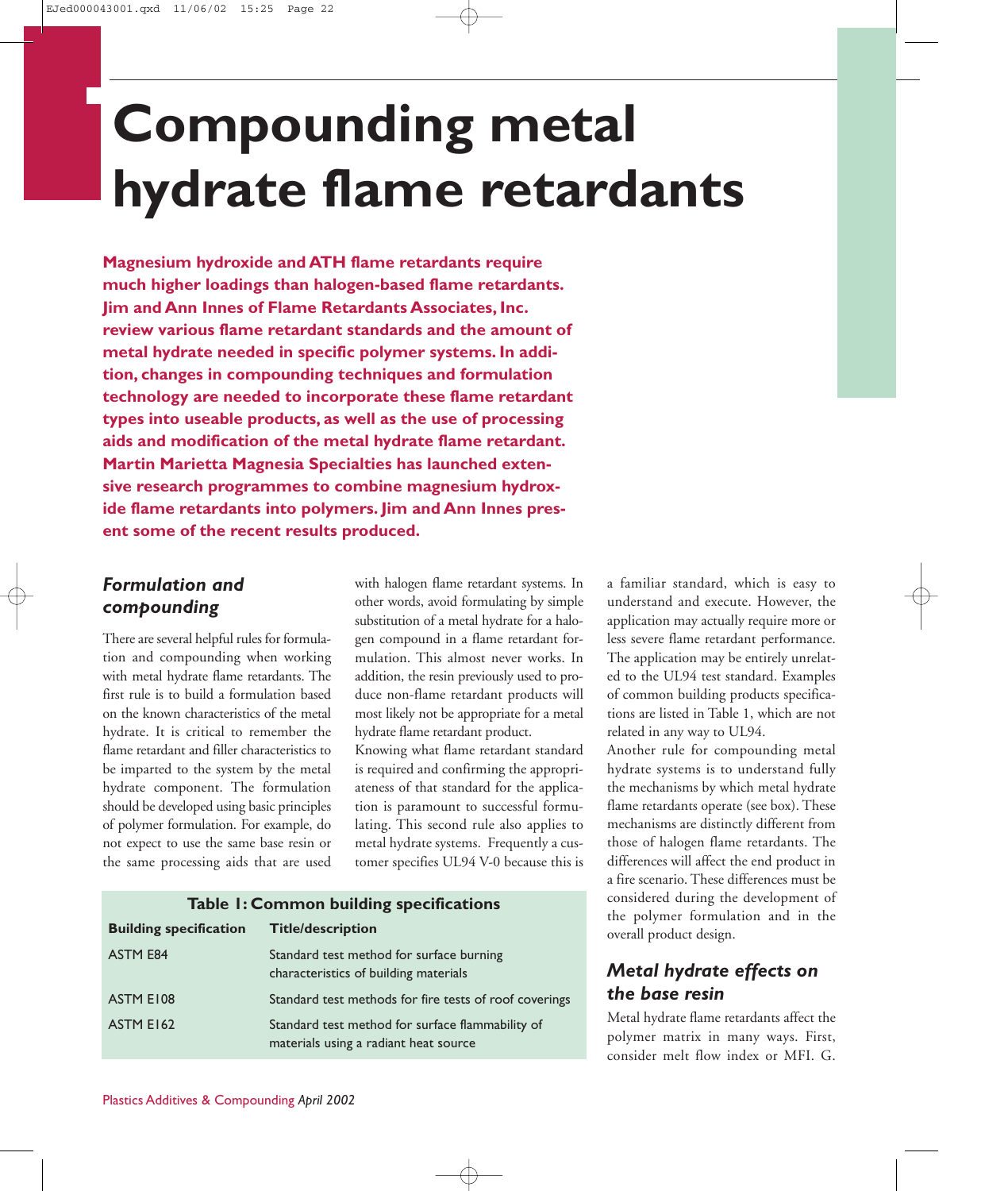Kirschbaum's 1994 research<sup>1</sup> illustrates the effects of fill level on MFI and on tensile strength in polypropylene resin. Melt flow is significantly reduced with increasing fill level. Tensile strength is also affected, but not by nearly as much (see Table 2). The data are also shown in Figure 1, which shows the effect of filling on this 7 MFI resin. The curve changes significantly as the fill amount exceeds 45%. At the 45% fill level, the curve indicates that the polymer matrix cannot accept any additional filling. Past this fill loading the curve indicates degradation of the polymer backbone. There is subsequent loss of physical properties.

Similar fill effects in another resin were found by Atofina2. Table 3 presents the findings in ethylene butyl acrylate copolymer with magnesium hydroxide and calcium carbonate fillers. In this instance the drop in MFI is again dramatic. In this case common extrusion or injection moulding grades of polymer are not indicated. A much higher MFI base resin is required for a successful formulation.

These fill effects are also apparent in research on magnesium hydroxide in EVA conducted by Martin Marietta Magnesia Specialties, a US-based supplier of magnesium hydroxide flame retardant compounds. The data are shown in Figure 2. Compounds were prepared on a roll mill using three 28% vinyl acetate EVA resins with melt flows of 3.8, 40.5 and 140. Various loadings of magnesium hydroxide with 2% calcium stearate were compounded and the resultant melt flows were determined. At 65% loading, the 40.5 MFI resin decreased to 3.2 MFI, while the 3.8 MFI resin decreased to 0.47. The graph only shows the final compound melt flow for the 140 MFI resin, which decreased to 17.8 MFI.

From this work it is apparent that starting with a higher melt flow base resin is critical to success in producing a 65% magnesium

# **Flame retardants**

#### **Flame retardance through metal hydrates**

Metal hydrate compounds provide effective flame retardance by several routes. First, they dilute the amount of fuel available to sustain combustion during a fire. They contain a significant amount of bound water (31% in the case of magnesium hydroxide) which is released at high temperatures (beginning at 330°C for magnesium hydroxide) providing a blanket effect which limits the oxygen available for combustion. Metal hydrates also absorb heat from the combustion zone, which reduces the prospect of continued burning.They produce a char during burning that results in further flame retardant protection and less smoke generation. Magnesium hydroxide also generates a magnesium oxide coating during combustion, which deflects the flame's heat away from the polymer or fuel source. Halogen flame retardants operate quite differently in the vapour phase of the burning process, primarily trapping free radicals generated in the flame front.To do this most halogen flame retardants need the help of a synergist such as antimony oxide.

| Table 2: Magnesium hydroxide fill level effects in<br>polypropylene |            |                               |  |
|---------------------------------------------------------------------|------------|-------------------------------|--|
| % $Mg(OH)$ ,                                                        | <b>MFI</b> | <b>Tensile Strength (MPA)</b> |  |
| $\mathbf 0$                                                         | 7.0        | 23.0                          |  |
| 35                                                                  | 5.4        | 24.9                          |  |
| 40                                                                  | 4.0        | 24.7                          |  |
| 45                                                                  | 2.2        | 24.3                          |  |
| 50                                                                  | 1.2        | 23.0                          |  |
| 55                                                                  | 0.8        | 22.5                          |  |
| 60                                                                  | 0.2        | 21.8                          |  |
| 65                                                                  | 0.1        | 20.0                          |  |

| Table 3: Filler effect on MFI of ethylene butyl |  |  |  |  |
|-------------------------------------------------|--|--|--|--|
| acrylate copolymer                              |  |  |  |  |

| <b>Initial MFI</b> | <b>Filler</b>         | Loading $(\%)$ | <b>Compounded MFI</b> |
|--------------------|-----------------------|----------------|-----------------------|
| 320                | <b>None</b>           | $\mathbf 0$    | 320                   |
| 320                | $Mg(OH)$ <sub>2</sub> | 60             | 30                    |
| 320                | $Mg(OH)$ <sub>2</sub> | 68             | $\overline{4}$        |
| 320                | CaCO <sub>3</sub>     | 72             | П                     |
| 40                 | <b>None</b>           | $\mathbf 0$    | 40                    |
| 40                 | $Mg(OH)$ <sub>2</sub> | 60             | 5                     |
| 40                 | $Mg(OH)$ <sub>2</sub> | 68             | 0.7                   |
| 40                 | CaCO <sub>3</sub>     | 72             | $\overline{2}$        |
|                    |                       |                |                       |

Plastics Additives & Compounding *April 2002*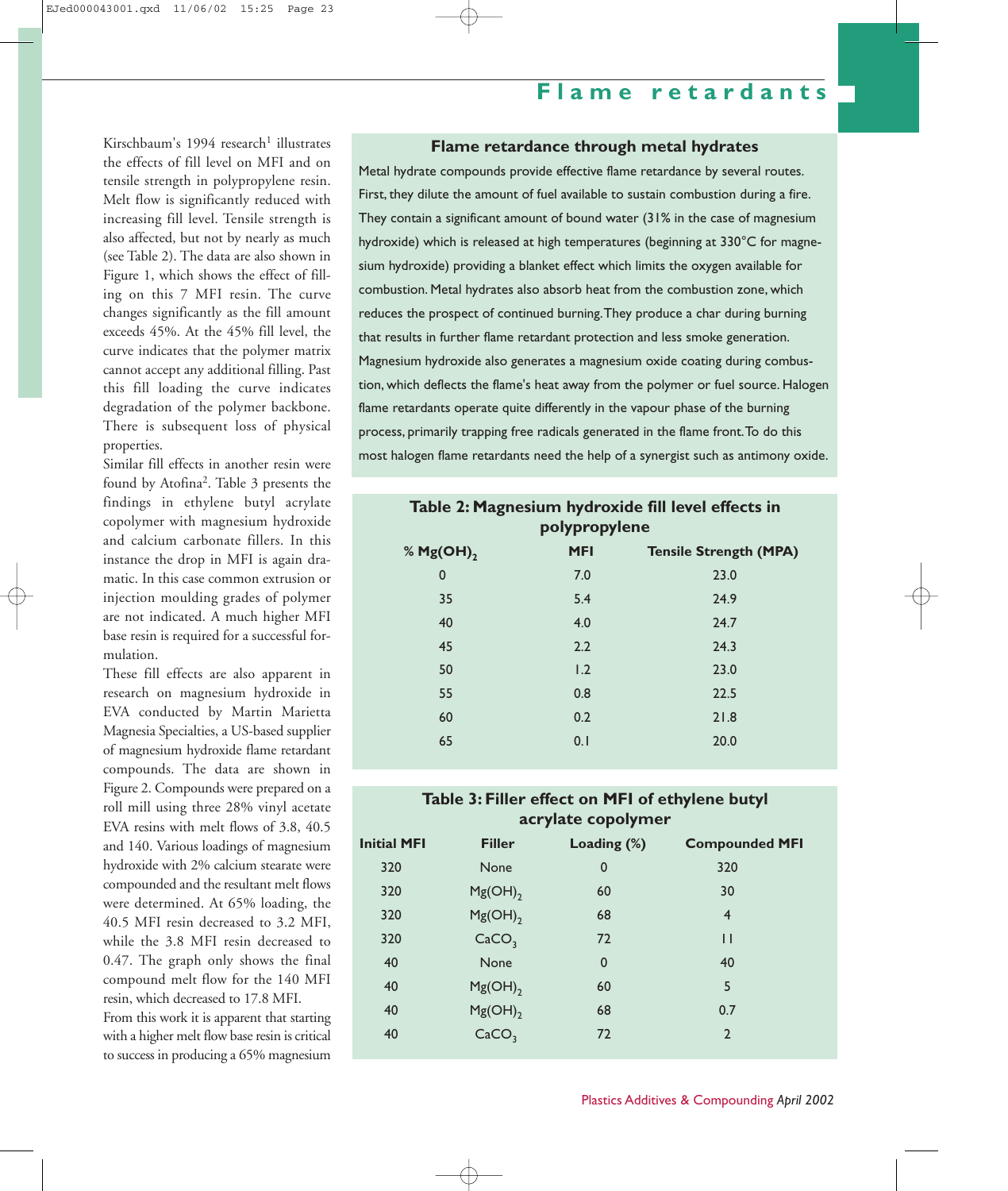# **Flame retardants**

hydroxide compound. Figure 3 shows oxygen index (O.I.) data for the various loadings of magnesium hydroxide in the 40 MFI EVA resin. There is a significant change from 24.3 O.I. at 50% loading to 40 O.I. at 65% loading. This effect is consistent across the various melt flow grades of EVA used in this investigation.

#### *Processing aids*

Processing aids also affect polymer systems that incorporate metal hydrate flame retardants. An extensive programme to define these effects has been launched by Martin Marietta. The goal is to understand how best to combine process additives and magnesium hydroxide metal hydrate flame retardants into polymers. Polypropylene was chosen as the base resin for this work. Formulation components included polypropylene resin (Basell Profax 6231, Homopolymer 20 MFI), magnesium hydroxide and stabilizer (Ciba Specialty



*Figure 1: Magnesium hydroxide fill level effect on melt flow in polyolefin resin.*

#### **Table 4: Magnesium hydroxides - torque analyses**

| <b>Magnesium hydroxide</b>            | Torque at t minutes from peak (mg) |      |      |      |      |
|---------------------------------------|------------------------------------|------|------|------|------|
| <b>Type and coating</b>               | t <sub>0</sub>                     | tl   | t2   | t4   | t6   |
|                                       |                                    |      |      |      |      |
| Standard precipitated                 | 7667                               | 2617 | 2333 | 1983 | 1867 |
| Ultrafine precipitated                | 6383                               | 2367 | 2017 | 1917 | 1783 |
| Ultrafine 1% amino silane             | 7167                               | 2267 | 2083 | 1883 | 1733 |
| Ultrafine 0.5% vinyl silane           | 6867                               | 2267 | 1967 | 1733 | 1700 |
| Standard 0.5% magnesium stearate      | 7000                               | 2450 | 2117 | 1833 | 1750 |
| Standard 1% magnesium stearate        | 5433                               | 2017 | 1867 | 1667 | 1533 |
| Ultrafine 1% magnesium stearate       | 6300                               | 1917 | 1700 | 1500 | 1417 |
| Special precipitated proprietary coat | 3083                               | 1417 | 1200 | 1100 | 1000 |
| Special precipitate fatty acid coat   | 4133                               | 2000 | 1583 | 1450 | 1400 |
| Standard 1.5% magnesium stearate      | 5883                               | 2350 | 2017 | 1833 | 1700 |
| Standard 2% magnesium stearate        | 2867                               | 1933 | 1633 | 1500 | 1433 |
| Standard 3% magnesium stearate        | 3667                               | 2067 | 1750 | 1633 | 1517 |
| Standard 1% mag. stear./2% Ca stear.  | 3267                               | 1767 | 1617 | 1500 | 1417 |
|                                       |                                    |      |      |      |      |

Plastics Additives & Compounding *April 2002*

Chemicals' PolyAd Stabilizer MM1252- 25 containing Irganox 1010, DLTDP, phosphite). These components were combined in a 40:60:1 parts ratio. Preparation of experimental compounds was done using a Haake Rheocord 90 fitted with a 300 cc mixing bowl and Banbury type rotors and a 3.4 batch factor. The mixer temperature was 200°C and the mixing speed was 60 rpm. The torque data reported is at elapsed time where the peak torque (filler additions) is t (time) =  $0$ . The results of evaluations on various magnesium hydroxide materials are shown in Table 4.

The torque data was analyzed and several conclusions drawn. First, fatty acid coatings are more effective than silane coatings as processing aids in polypropylene formulations. Second, increasing amounts of metal stearate coatings provide processing benefits. Finally, the mix of reacted stearate and addition of calcium stearate to the formulation is as effective as all other stearate coatings. Selected data are presented in bar graph format in Figure 4 to illustrate the results shown in Table 4. The amount of work received by the

polymer and the resulting polymer degradation caused by the work are directly related to the torque reduction. The polymer degradation occurs in the first stages of compounding, which is best demonstrated by the rheometry curves shown in Figure 5 (Torque units are in milligrams). The incorporation of processing aids significantly reduces the work input. In turn this reduces the polymer degradation. All formulations show a leveling off of work input after the initial peak in work.

Physical testing of Haake samples is considered inconclusive because such samples are usually compression moulded. Therefore, further trials were run in a Leistritz 40 mm twin screw extruder. Extrusion temperature at the die was 220°C.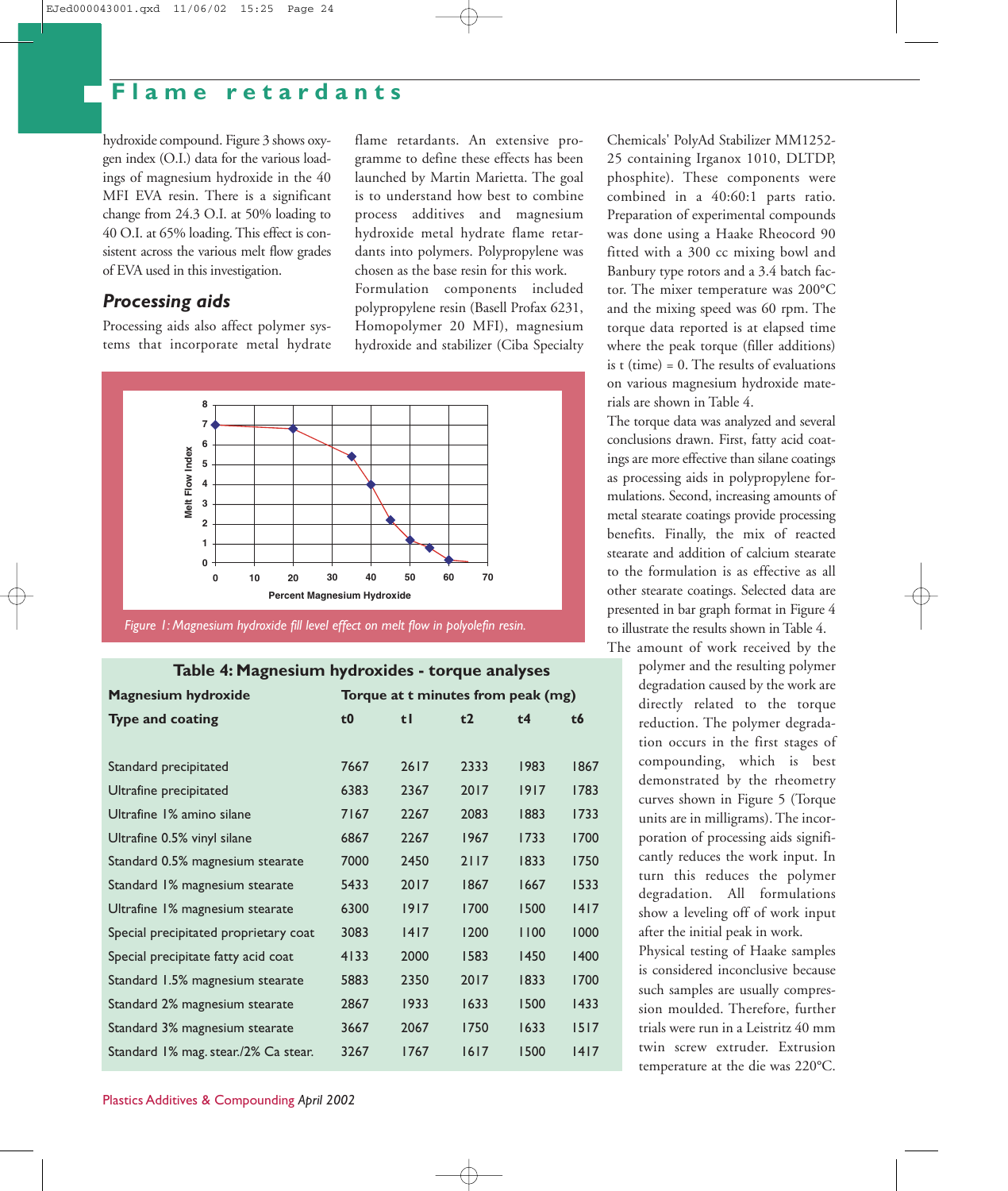The basic formulation included 39% Basell Profax 6231 (Homopolymer 20 MFI), 1% Stabilizer (Ciba Specialty Chemicals' PolyAd MM 1252-25 containing Irganox 1010, DLTDP, Phosphite) and 60% magnesium hydroxide with various coatings. The results are shown in Table 5.

No unusual results were observed in these trials on different coatings and coating methods. As might be expected, with increasing stearate content the final compound became less stiff and processing became easier.

## *Additional fillers*

Some applications require greater fire retardant performance. Flame retardant performance can be increased by the incorporation of clay or talc in polyethylene formulations. Martin Marietta's programme included modifying the experimental formulations to provide this improved performance. Initial trials were done using talc as an additional filler. The results are shown in Table 6. Each of these formulations contained 2% calcium stearate and 1% stabilizer package as in previous formulations. The UL94 V-0 3.2mm rating improved to UL94 V-0 1.6mm with the reduction of the magnesium hydroxide content from 65% to 60% and with the addition of talc at 5%. A reduction to 52% magnesium hydroxide with a 10% talc addition resulted in a return to UL94 V-0 at 3.2mm and UL94 V-2 at 1.6mm.

The incorporation of 5% talc into these formulations significantly increased the flame retardant performance. Incorporation of 10% talc with 52% magnesium hydroxide resulted in flame retardant performance equivalent to that of the 60% magnesium hydroxide formulation. More confirming work now needs to be done.

# **Flame retardants**



*Figure 2:Melt flow versus magnesium hydroxide loading in three different MFI EVA resins.*



### **Table 5:Twin screw magnesium hydroxide coatings analyses**

| <b>Property</b>         | Uncoated | I% stearate | 2% stearate | <b>Silane</b> |
|-------------------------|----------|-------------|-------------|---------------|
| Flammability UL94 3.2mm | $V-I$    | $V-0$       | $V-0$       | $V-0$         |
| Flammability UL94 1.6mm | $V-2$    | $V-2$       | $V-2$       | $V-2$         |
| <b>Flexural Modulus</b> | 659      | 583         | 572         | 645           |
| Izod Impact             | 0.19     | 0.17        | 0.18        | 0.05          |
| Tensile Strength Yield  | 2980     | 3100        | 3141        | 3080          |
| Tensile Strength Break  | 2550     | 3100        | 3140        | 3080          |
| <b>Yield Elongation</b> | 0.7      | 0.6         | 0.5         | 0.6           |
| Young's Modulus         | 886      | 961         | 1090        | 897           |
| <b>MFI</b>              | 4.5      | 3.5         | 11.8        | 4.8           |

Plastics Additives & Compounding *April 2002*